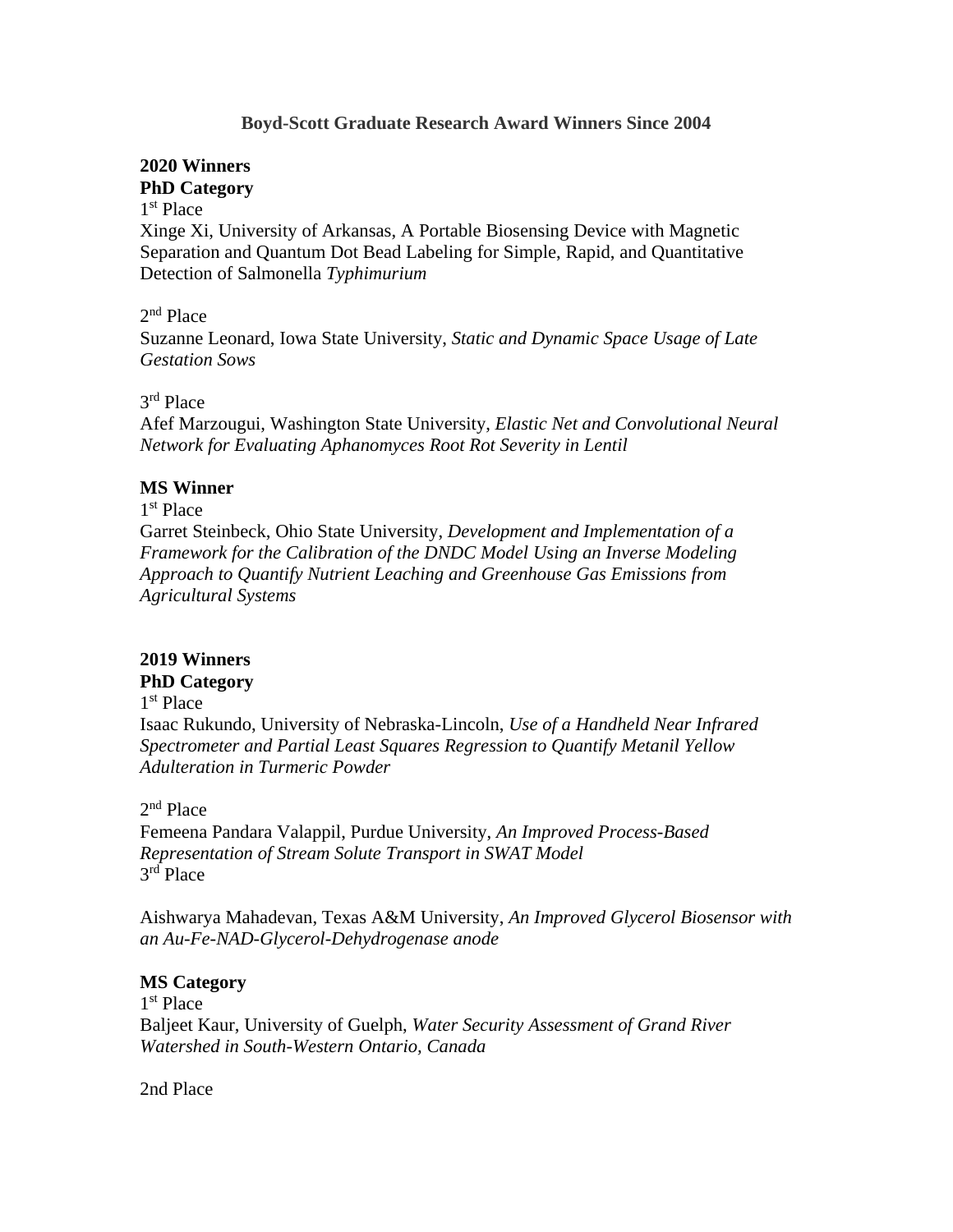Laljeet Sangha, Auburn University, *An Innovative Approach to Rainwater Harvesting for Irrigation Based on ENSO Forecasts*

3 rd Place

Dideolu Daniel, Louisiana State University, *Sulfur Contamination Inhibits Depolymerization of Kraft Lignin*

#### **2018 Winners PhD Category**

1 st Place

Ryan Kalinoski, University of Kentucky, *Hydrogels Derived from Lignocellulosic Compounts: Evaluation of the Compositional, Structural, Mechanical and Antimicrobial Properties*

# 2<sup>nd</sup> Place

Wenqi Li, University of Kentucky, *Performance of Lignin-Derived Activated Carbons for Supercapicators: Effect of the Structure and Composition of Lignin Precursors*

# 3 rd Place

Meetpal Singh Kukal, University of Nebraska - Lincoln, *Climate-Driven Crop Yield Variability and Climate Change Impacts on the U.S. Great Plains Agricultural Production*

# **MS Category**

1 st Place

Kapil Khanal, Washington State University, *Raspberry Primocaned Bundling and Taping Mechanisms*

#### 2nd Place

Kritika Malhotra, Auburn University, *Sediment Fingerprinting to Identify Sources of In-Stream Sediment in an Urbanized Watershed*

# 3 rd Place

Sunho Park, Chonnam National University, *Development of Eggshell Membrane-Based Nanoengineered Platforms*

#### **2017 PhD Category 1st Place**

Joe Sagues, University of Florida, *Production of Phenolic Monomers and Free Sugars from Sweet Sorghum Bagasse via Fenton Modification and Supercritical Ethanol*

# **2nd Place**

Abhisesh Silwal, Washington State University, *Design, Integration, and Field Evaluation of a Robotic Apple Harvester*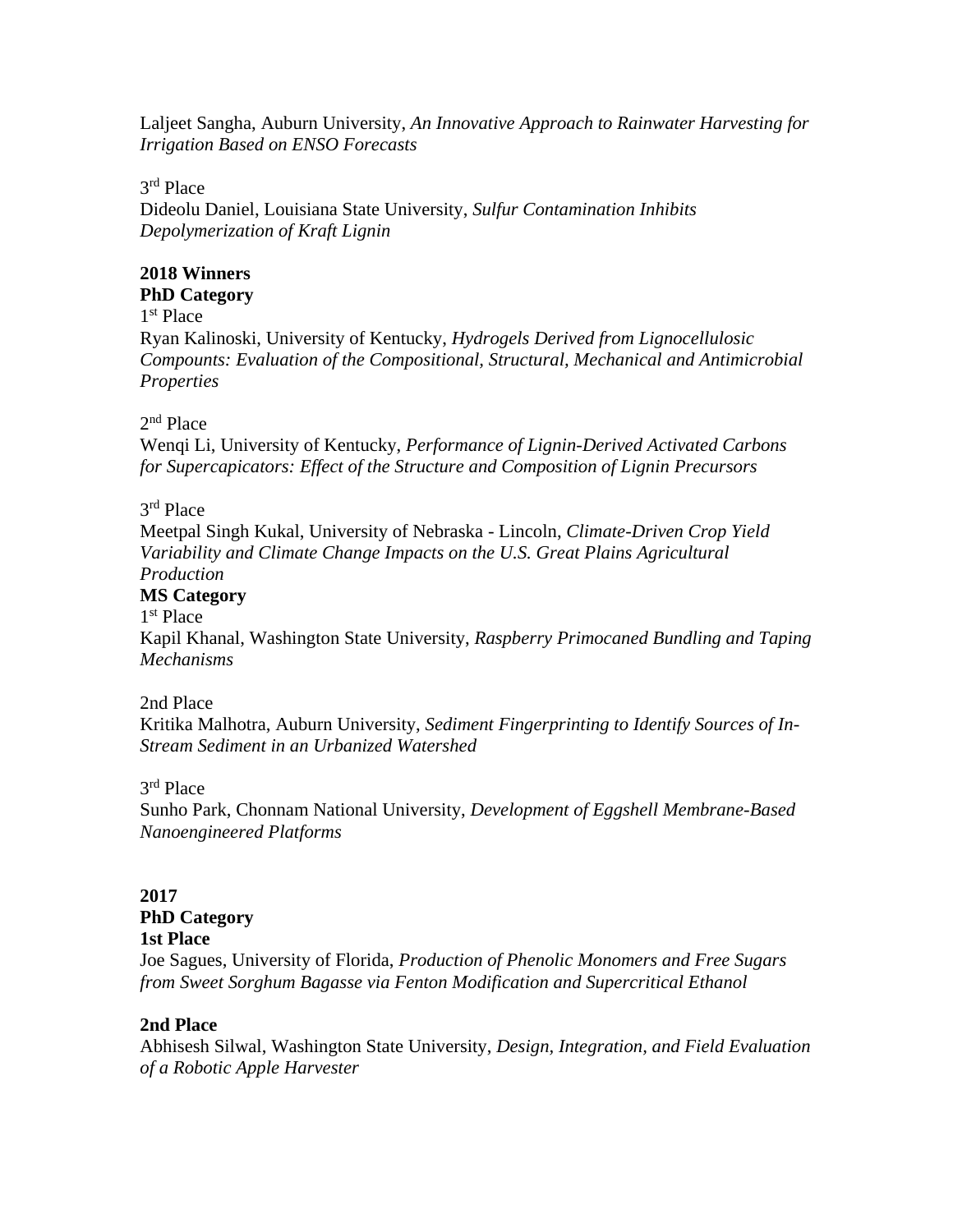## **3rd Place**

Nuwan K. Wijewardane, University of Nebraska - Lincoln, *An Integrated VNIR Penetrometer System for High Resolution Vertical Soil Sensing*

# **MS Category**

**1st Place**

Ryan McGehee, Auburn University, *Benchmarking Reliable Erosion Indices from Quarter-hour Station Data for Climate Studies in the Southeastern United States*

# **2nd Place**

Katlyn DeVoe, Iowa State University, *Comissioning of a Segmented Wand for Evaluating Airflow Performance of Fans in Livestock and Poultry Housing*

# **3rd Place**

Chongyuan Zhang, Washington State University, *Development of Automated High-Throughput Phenotyping System of Controlled Environment Studies*

# **2016**

**PhD Category** 1 st Place Kevin Moore, Oklahoma State University *[Grain Entrapment Pressure on the Torso –](http://www.asabe.org/media/163596/kevin_moore__phd_entry_form_and_paper.pdf) Can you Breathe While Buried in Grain*

2<sup>nd</sup> Place

Suraj Amatya, Washington State University *[Detection of Cherry Tree Branches for Automated Sweet-Cherry Harvesting](http://www.asabe.org/media/163611/suraj_amatya__phd_entry_form_and_paper.pdf)*

3 rd Place Rajendra Sishodia, University of Florida *[Effects and Management of Future Irrigation Withdrawals in a Semi-Arid South Indian](http://www.asabe.org/media/163614/rajendra_sishodia__phd_entry_form_and_paper.pdf)* 

# **MS Category**

*[Watershed](http://www.asabe.org/media/163614/rajendra_sishodia__phd_entry_form_and_paper.pdf)*

1 st Place Devin Mangus, Kansas State University *[Development of High Speed Camera Hardware and Software Package to Evaluate Real-](http://www.asabe.org/media/163583/devin_magnus__ms_entry_form_and_paper.pdf)[Time Electric Seed Meter Accuracy of a Variable Rate Planter](http://www.asabe.org/media/163583/devin_magnus__ms_entry_form_and_paper.pdf)*

2nd Place Bjorn Sellner, South Dakota State University *[Evaluating Filter Materials for Phosphate Adsorption from Agricultural Subsurface](http://www.asabe.org/media/163586/bjorn_sellner__ms__entry_form_and_paper.pdf)  [Drainage](http://www.asabe.org/media/163586/bjorn_sellner__ms__entry_form_and_paper.pdf)*

3 rd Place Whitney Lisenbee, Oklahoma State University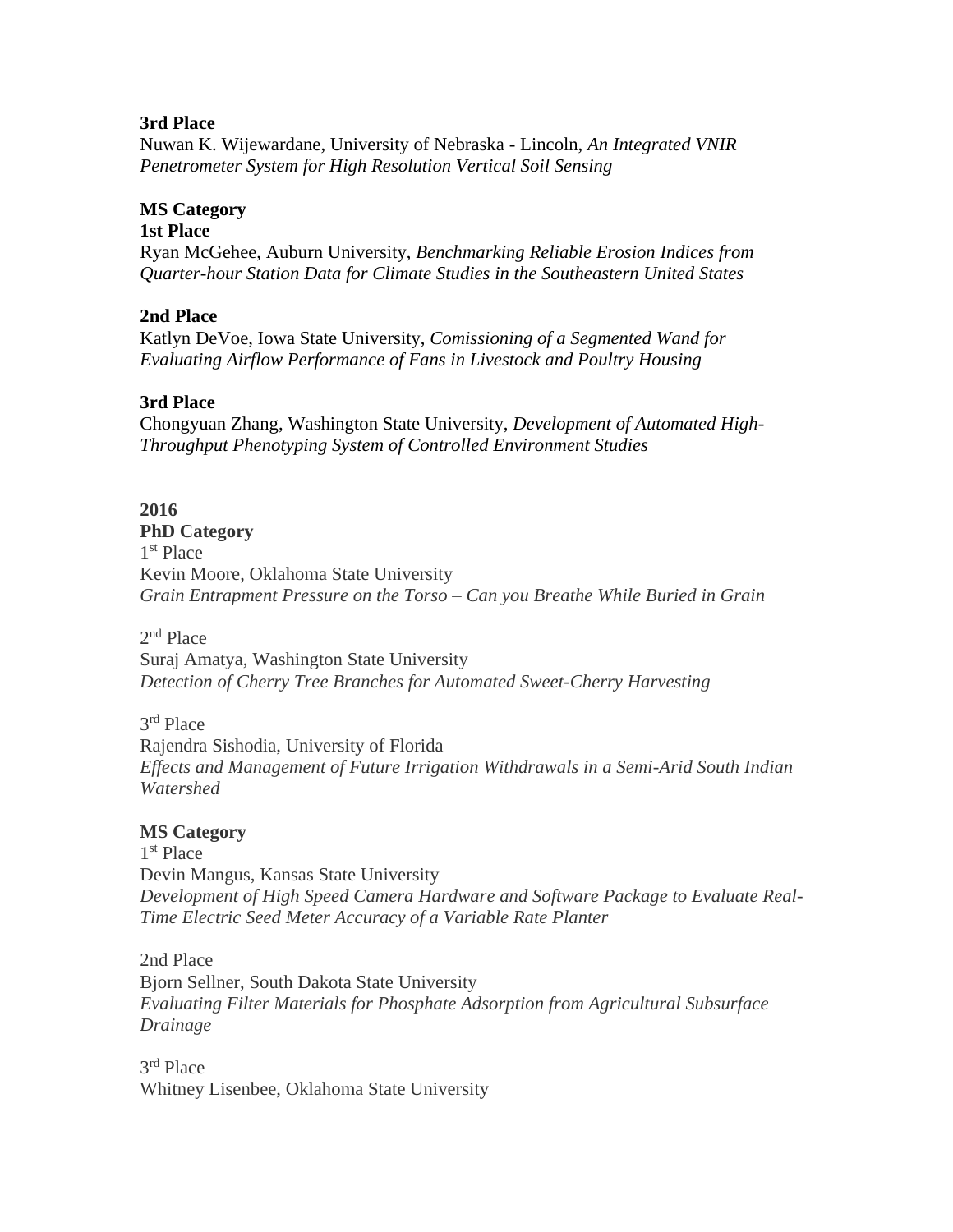*[Comparison of Field Jet Erosion Tests and WEPP-Predicted Erodibility Parameters](http://www.asabe.org/media/163589/whitney_lisenbee__ms_entry_form_and_paper.pdf)  for [Varying Land Cover](http://www.asabe.org/media/163589/whitney_lisenbee__ms_entry_form_and_paper.pdf)*

# **2015**

#### **PhD Category**

1 st Place Hongchao Zhang, Washington State University *Quality Changes in High Barrier Polymeric Packages – A Shelf-Life Study for Microwave Assisted*

2<sup>nd</sup> Place Jessica Slutsky, The Ohio State University *Analysis of Natural Rubber Latex This Films*

# 3 rd Place

Vivek Sharma, University of Nebraska *Impact of Scale/Resolution on SEBS-Derived Evapotranspiration from Landsat and Modis Images*

# **MS Category**

1 st Place Nathan Holt, University of Florida *Transforming Plasticulture Systems through Futuristic Bed Geometry Design: The Next Frontier of Environmental and Economic Assisted Sustainability*

# 2<sup>nd</sup> Place

Rui Xu, University of Georgia *Development of the Second Generation Berry Impact Recording Device to Measure Mechanical Damage on Berry Fruit Packing Lines*

## 3 rd Place

Devon Mangus, Kansas State University *Deploying a Thermal Infrared Imaging System for High Spatial and Temporal Resolution Crop Water Stress Monitoring of Corn Within a Greenhouse*

# **2014**

# **PhD Category**

1 st Place Fuqing Xu, Ohio State University *A Mass Diffusion-Based Interpretation of the Effect of Total Solids Content on Solid-State Anaerobic Digestion of Cellulosic Biomass*

# 2<sup>nd</sup> Place

Krishnamoorthy Pitchai, University of Nebraska *Simulation of Microwave Heating of a Frozen Heterogeneous Meal Rotating on a Turntable*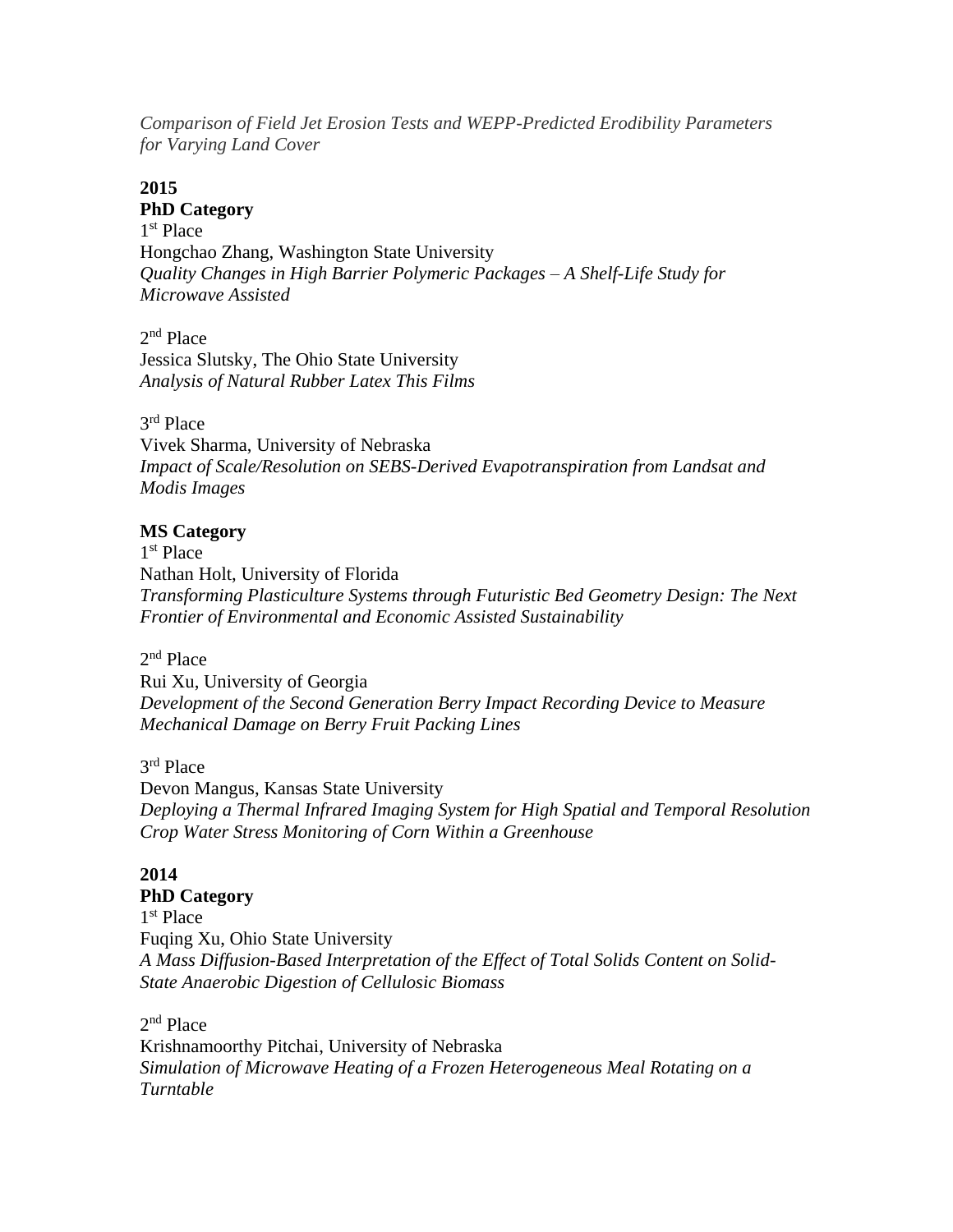3 rd Place Jingjin Zhang, Washington State University *Mapping Interception of Photosynthetically Active Radiation in Sweet Cherry Orchards*

# **MS Category**

1 st Place Kristin Perano, Cornell University *Mitigating Heat Stress in Dairy Cattle via Conductive Cooling*

2<sup>nd</sup> Place

Wan-Ting Chen, University of Illinois *Hydrothermal Liquefaction of Mixed-culture Algal Biomass from Wastewater Treatment System into Bio-crude Oil*

3 rd Place

Cynthuja Partheeban, South Dakota State University *Demonstrating the Nitrogen-removal Effectiveness of Denitrifying Bioreactors for Improved Drainage Water Management in South Dakota* **2013**

# **PhD Category**

1 st Place

Liangcheng Yang, University of Illinois-Champaign *Moisture Effects on Gas-Phase Biofilter Ammonia Removal Efficiency, Nitrous Oxide Generation and Microbial Communities* 2<sup>nd</sup> Place Abdul-Sahib Al-Madhhachi, Oklahoma State University *A Mechanistic Detachment Rate Model to Predict Soil Erodibility Due to Fluvial and Seepage Forces* 3 rd Place Hongjian Lin, University of Minnesota *Modeling Single-Chamber Microbial Fuel Cells Based on Freter Equations*

# **MS Category**

1 st Place Tharun Kumar Konduru, University of Georgia *Development of Metal Oxide Semiconductor Based Customized Gas Sensor Array for Onion Post harvest Disease Detection* 2<sup>nd</sup> Place Rachel Felice, Oklahoma State University *Laboratory Soil Piping and Internal Erosion Experiments: Evaluation of a Deterministic Soil Piping Model* 3 rd Place Gurdeep Singh, University of Arkansas *A Novel Simulation Approach for Biofuel Crop Production on Marginal Lands*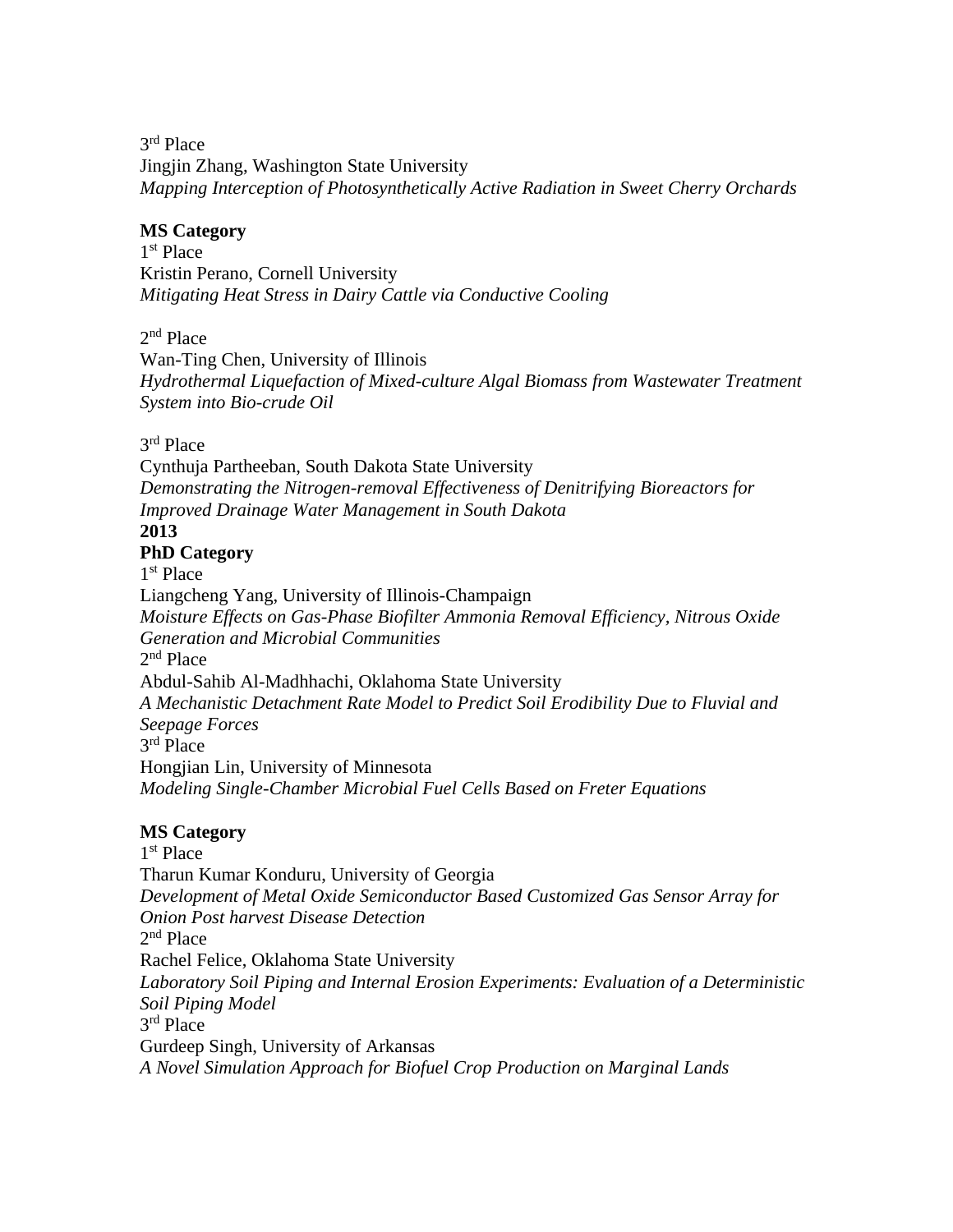# **2012**

MS Category 1st Place Taber Midgley, Oklahoma State University *[Streambank Erosion and Instability Induced By Seepage: In-Situ Constant](http://www.asabe.org/media/42263/taber_midgley_-_ok_state_-_entry_form___paper.pdf) Head Seepage [Experiments](http://www.asabe.org/media/42263/taber_midgley_-_ok_state_-_entry_form___paper.pdf)* 2nd Place Di Hu,, North Carolina State University *[Temporal and Spatial Variations of Bioaerosol Concentrations Emitted From an Egg](http://www.asabe.org/media/42266/di_hu_-_nc_state_-_entry_form___paper.pdf)  [Production Farm in Southeast U.S.](http://www.asabe.org/media/42266/di_hu_-_nc_state_-_entry_form___paper.pdf)* 3rd Place Manqing Ying, North Carolina State University *[Measurements and Visualization of the Fluid Field of the Plume from an Animal Housing](http://www.asabe.org/media/42269/manqing_ying_-_nc_state_-_entry_form___paper.pdf)  [Ventilation Fan](http://www.asabe.org/media/42269/manqing_ying_-_nc_state_-_entry_form___paper.pdf)* **PhD Category** 1st Place Laura Hill, Texas A&M University *[Development of Beta-Cyclodextrin Inclusion Complexes Containing Essential Oils](http://www.asabe.org/media/42272/laura_hill_-_texas_a_m_-_paper.pdf)  [\(Trans-Cinnamaldehyde, Eugenol, Cinnamon Bark and Clove Bud Extracts\) Singly and](http://www.asabe.org/media/42272/laura_hill_-_texas_a_m_-_paper.pdf)  [in Combination for Antimicrobial Delivery Applications](http://www.asabe.org/media/42272/laura_hill_-_texas_a_m_-_paper.pdf)* 2nd Place Abdul-Sahib Al-Madhachi, Oklahoma State University *[Deriving Parameters of a Fundamental Detachment Model for Cohesive Soils from](http://www.asabe.org/media/42275/abdul-sahib_al-madhachi_-_ok_state_-_paper.pdf)  [Flume and Jet Erosion Tests](http://www.asabe.org/media/42275/abdul-sahib_al-madhachi_-_ok_state_-_paper.pdf)* 3rd Place Ziyu Wang, North Carolina State University *[Alkaline Pretreatment of Genetically-Engineered Switchgrass for Improved](http://www.asabe.org/media/42278/ziyu_wang_-_n.c._state_-_paper.pdf)  [Carbohydrates Conversion Efficiency](http://www.asabe.org/media/42278/ziyu_wang_-_n.c._state_-_paper.pdf)* **2011 M.S. Category** 1st Taber Midgley - Oklahoma State University *[Evaluation of the Bank Stability and Toe Erosion Model \(BSTEM\) for Predicting Lateral](http://www.asabe.org/media/42263/taber_midgley_-_cover___paper_entry.pdf)  [Streambank Retreat on Ozark Streams](http://www.asabe.org/media/42263/taber_midgley_-_cover___paper_entry.pdf)*

# 2nd

Weilin Wang - University of Georgia *[Shortwave Infrared Hyperspectral Imaging for Detecting Sour Skin \(Burkholderia](http://www.asabe.org/media/42266/weilin_wang_-_cover___paper_entry.pdf)  [Cepacia\) Infected Onions](http://www.asabe.org/media/42266/weilin_wang_-_cover___paper_entry.pdf)*

3rd

Pengcheng Yu - University of Georgia *[Quantitative Evaluation of a Blueberry Mechanical Harvester Using a Miniature](http://www.asabe.org/media/42269/pengcheng_yu_paper.pdf)  [Instrumented Sphere](http://www.asabe.org/media/42269/pengcheng_yu_paper.pdf)*

# **PhD Category**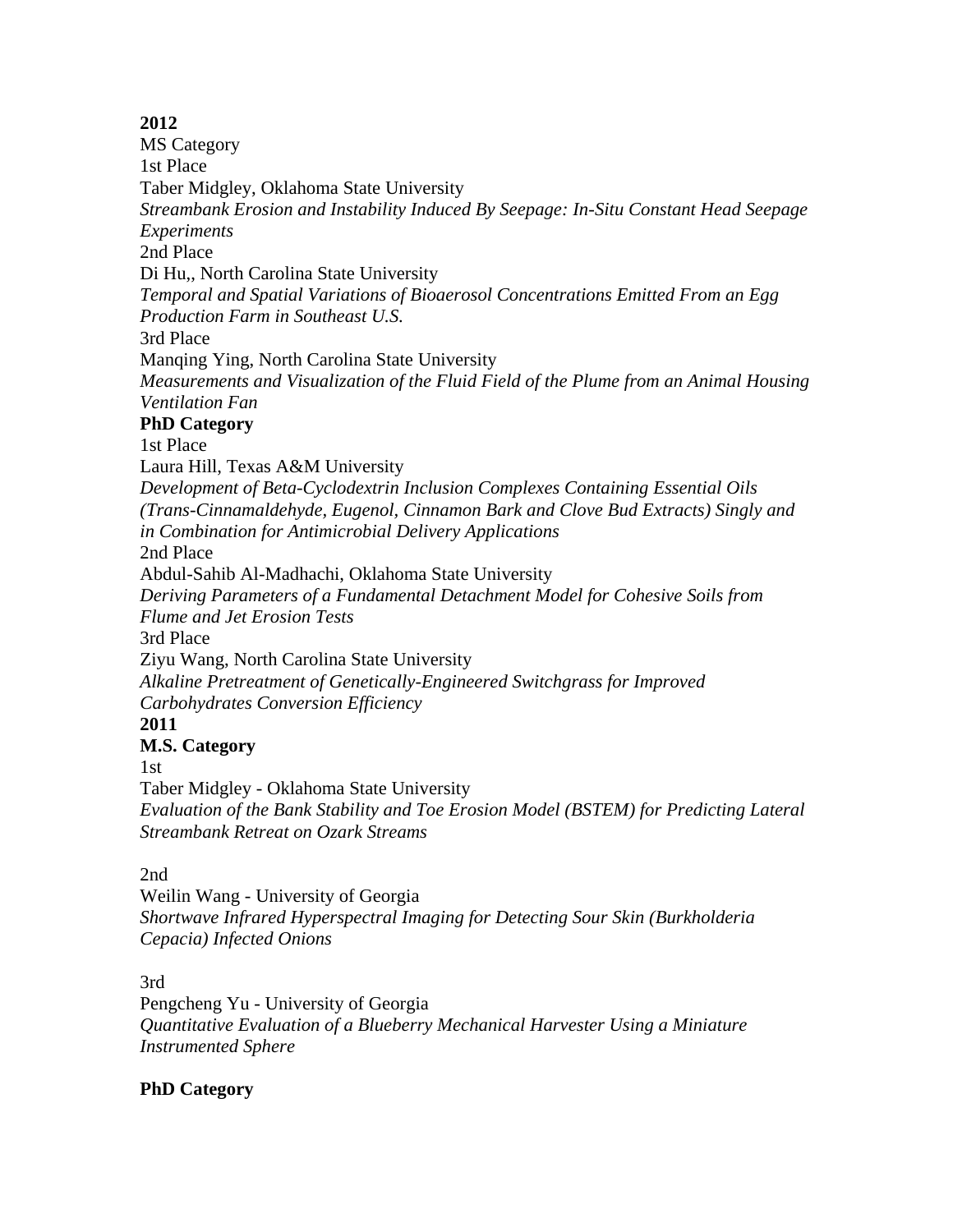1st

Xuan Li - University of California-Davis *[Three Dimensional Geometric Modeling of Processing-Tomatoes](http://www.asabe.org/media/42272/xuan_li_-_paper_entry.pdf)*

2nd

Derek Heeren - Oklahoma State University *[Stage-Dependent Storage of Phosphorus in](http://www.asabe.org/media/42275/derek_m._heeren_-_paper_entry.pdf) Alluvial Floodplains*

3rd

Rabin Bhattarai - University of Illinois-Urbana *[Development of a Process-Based Model to Understand Fate and Transport of](http://www.asabe.org/media/42278/rabin_bhattarai_-_paper_entry.pdf)  [Cryptosporidium Parvum in](http://www.asabe.org/media/42278/rabin_bhattarai_-_paper_entry.pdf) the Environment* **2010**

**M.S. Category**

# **Place Recipient, School and Project**

- 1st Haibo Huang University of Arkansas ["Magnetic Nanoparticles Based Magnetophresis for Efficient Separation of](http://www.asabe.org/awards/competitions/2010_Graduate_winners/Haibo%20Huang%20-%20M.S.%20paper.pdf)  [Foodborne Pathogens"](http://www.asabe.org/awards/competitions/2010_Graduate_winners/Haibo%20Huang%20-%20M.S.%20paper.pdf) Xiguang Chen – University of California - Davis
- 2nd ["Anaerobic Digestion of Food Wastes for Biogas Energy Production"](http://www.asabe.org/awards/competitions/2010_Graduate_winners/Xiguang%20Chen%20paper%20M.S.pdf)

Tao Lin – University of Illinois - Urbana

3rd ["Engineering Economic Analysis for the Substainability of Quick Germ/Quick](http://www.asabe.org/awards/competitions/2010_Graduate_winners/Tao%20Lin%20-%20M.S.%20paper%20&%20form.pdf)  [Fiber Modified Dry Grind Ethanol Fractionation Process"](http://www.asabe.org/awards/competitions/2010_Graduate_winners/Tao%20Lin%20-%20M.S.%20paper%20&%20form.pdf)

# **PhD Category**

# **Place Recipient, School and Project**

| 1st | Shawn E. Rosenquist – Virginia Tech                                        |
|-----|----------------------------------------------------------------------------|
|     | "Facilitated Iron Reduction as a Means of Rejuvenating Phosphorus Removal  |
|     | Performance of Filtration Substrates "                                     |
| 2nd | Sunil K. Mathanker – Oklahoma State University                             |
|     | "Local Adaptive Thresholding of Pecan X-ray Images: Reverse Water Flow     |
|     | Method"                                                                    |
| 3rd | Haiyan Cen – Michigan State University                                     |
|     | "Optimization of the Hyperspectral Imaging-Based Spatially-Resolved System |
|     | for Measuring the Optical Properties of Biological Materials"              |

# **2009**

# **M.S. Category**

# **Place Recipient, School and Project**

| 1st | Ziyu Wang – North Carolina State University                                |
|-----|----------------------------------------------------------------------------|
|     | "Lime Pretreatment of Coastal Bermudagrass for Bioethanol Production"      |
|     | Akanksha V. Kanitkar – Louisiana State University                          |
| 2nd | "Batch type Microwave – Assisted Extraction (MAE) of Oil from Soybeans and |
|     | Rice Bran"                                                                 |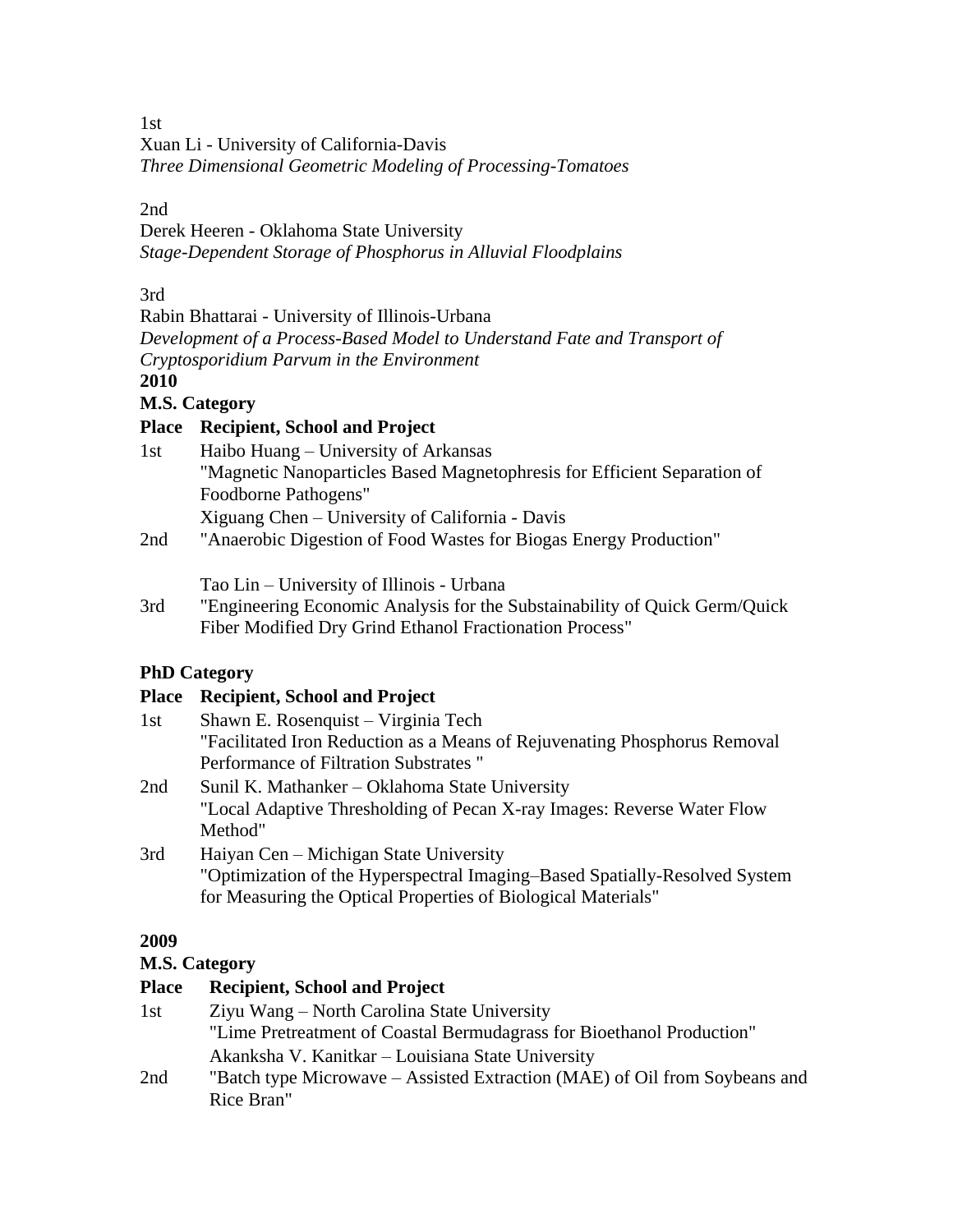Fahimeh Yazdanpanah – University of British Columbia

3rd ["Effect of Moisture Content and Fines on the Static Pressure Drop in Beds of](http://www.asabe.org/awards/competitions/2009_Graduate_winners/Fahimeh%20Yazdanpanah%20-%20cover%20&%20Paper%20Entry.pdf)  [Wood Pellets"](http://www.asabe.org/awards/competitions/2009_Graduate_winners/Fahimeh%20Yazdanpanah%20-%20cover%20&%20Paper%20Entry.pdf)

# **PhD Category**

| <b>Place</b> | <b>Recipient, School and Project</b>                                  |
|--------------|-----------------------------------------------------------------------|
| 1st          | Deepak R. Keshwani – North Carolina State University                  |
|              | "Microwave Pretreatment of Switchgrass for Bioehanol Production"      |
| 2nd          | Librada Chu-Agor – Oklahoma State University                          |
|              | "Sediment Transport Function Predicting Seepage Erosion Undercutting" |
| 3rd          | Zifei Liu – North Carolina State University                           |
|              | "Modeling Ammonia Emissions from Broiler Litter at Laboratory Scale"  |

# **2008**

# **M.S. Category**

# **Place Recipient, School and Project**

| 1st | John W. Fuchs – Oklahoma State University                               |
|-----|-------------------------------------------------------------------------|
|     | "Subsurface Transport of Phosphorus in Riparian Floodplains: Tracer and |
|     | Phosphorus Transport Experiments"                                       |
|     | Ryan W. Woolbright – Oklahoma State University                          |
| 2nd | "Model Study of RC Stepped Spillways with Sloped Converging Training    |
|     | Walls"                                                                  |
|     |                                                                         |

Chetan Maringanti – Purdue University

3rd ["Development of a Multi-Objective Optimization Tool for the Selection and](http://www.asabe.org/awards/competitions/Chetan%20Maringanti%20Paper%20Entry.doc)  [Placement of BMP's for Pesticide Control"](http://www.asabe.org/awards/competitions/Chetan%20Maringanti%20Paper%20Entry.doc)

# **PhD Category**

| <b>Place</b> | <b>Recipient, School and Project</b>                                  |
|--------------|-----------------------------------------------------------------------|
| 1st          | Mark A. Thomas – Purdue University                                    |
|              | "Water Quality Impacts of Corn Production to Meet Biofuel Demands"    |
| 2nd          | Nalladurai Kaliyan – University of Minnesota                          |
|              | "Roll Press Briquetting and Pelleting of Corn Stover and Switchgrass" |
| 3rd          | Kaushlendra Singh – University of Georgia                             |
|              | "Screening and Pyrolysis of Poultry Litter"                           |
|              |                                                                       |

# **2007**

# **M.S. Category**

| <b>Place</b> | <b>Recipient, School and Project</b>                               |
|--------------|--------------------------------------------------------------------|
| 1st          | Yulin Lu, Purdue University                                        |
|              | "Biomimetic Catalysis for Hemcellulose Hydrolysis in Corn Stover"  |
| 2nd          | Laura E. Christianson, Kansas State University                     |
|              | "Management Implications for a Poplar Phytoremediation Plantation" |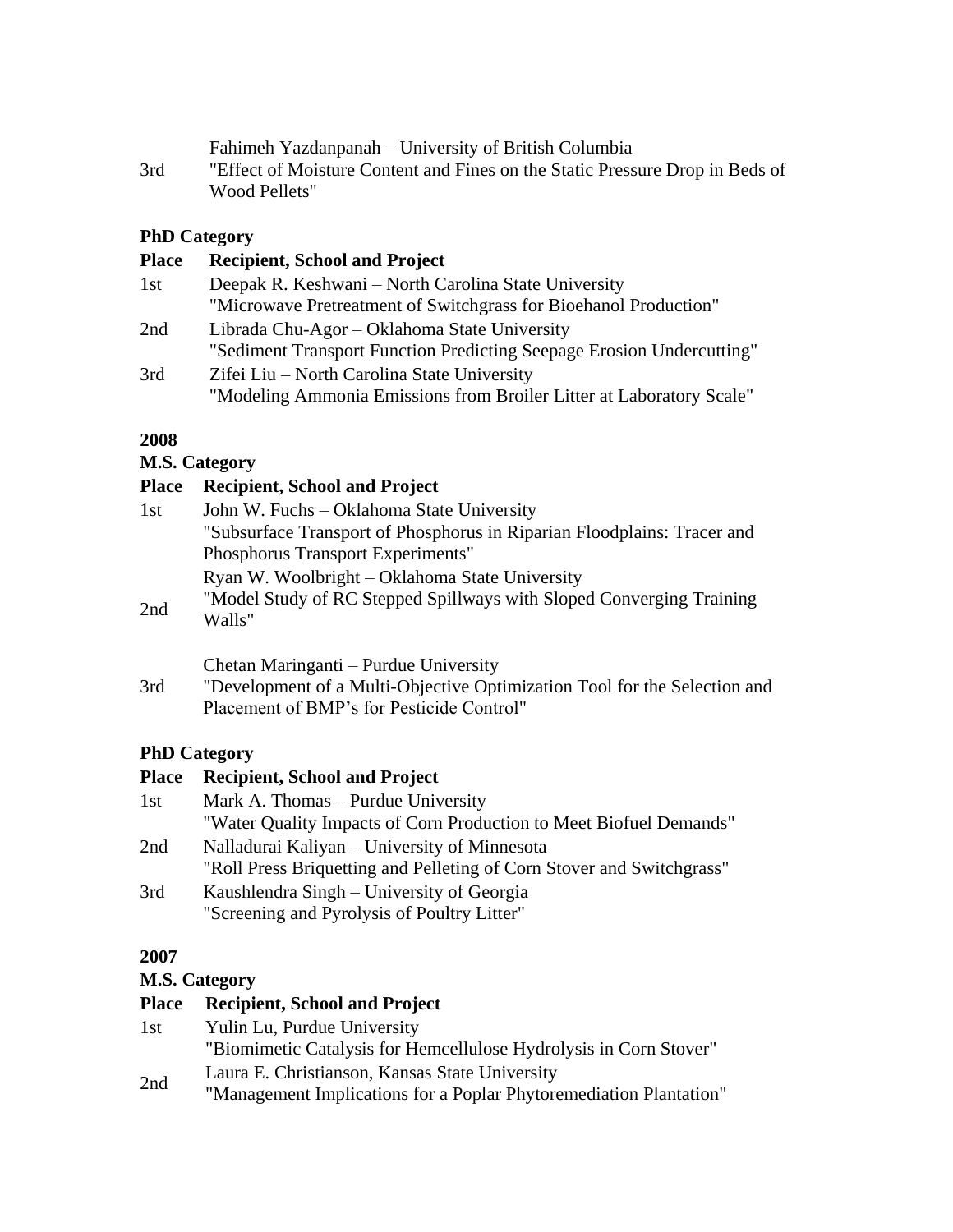|  |  | Matthew F. Digman, University of Wisconsin |  |  |
|--|--|--------------------------------------------|--|--|
|--|--|--------------------------------------------|--|--|

3rd ["Real-Time Moisture Measurement on a Forage Harvester using Near Infrared](http://www.asabe.org/awards/competitions/2007_Graduate_Winners/Matthew%20F.%20Digman.doc)  [Reflectance Spectroscopy "](http://www.asabe.org/awards/competitions/2007_Graduate_Winners/Matthew%20F.%20Digman.doc)

# **PhD Category**

| <b>Recipient, School and Project</b>                                      |
|---------------------------------------------------------------------------|
| Maria Librada Chu-Agor, Oklahoma State University                         |
| "Numerical Modeling of Bank Instability by Seepage Erosion"               |
| Kaushlendra Singh, University of Georgia                                  |
| "Effect of Factionation on Fuel Properties of Poultry Litter"             |
| Vykndeshwari Ganesan, South Dakota State University                       |
| "Flow Properties of DDGS with Varying Soluble and Moisture Contents Using |
| Jenike Shear Testing"                                                     |
|                                                                           |

# **2006**

#### **M.S. Category**

# **Place Recipient, School and Project**

| 1st            | Jessica L. Kozarek, Virginia Tech                                    |
|----------------|----------------------------------------------------------------------|
|                | Sorption of Estrogen to Three Agricultural Soils from Virginia, USA" |
|                | Bernard Cardenas-Lailhacar, University of Florida                    |
| $\sum_{i=1}^n$ | "Rain Sensor Performance and Potential Irrigation Water Savings"     |

2nd

3rd ["Effect of Decorticating Sorghum on Ethanol Production and Composition of](http://www.asabe.org/awards/competitions/2006_Graduate_Winners/DeisyCorredorMS.doc)  [DDGS"](http://www.asabe.org/awards/competitions/2006_Graduate_Winners/DeisyCorredorMS.doc)

# **PhD Category**

| <b>Place</b> | <b>Recipient, School and Project</b>                                         |
|--------------|------------------------------------------------------------------------------|
| 1st          | Kyeonghwan Lee, Kansas State University                                      |
|              | "A Dielectric Permittivity Sensor for Simultaneous Measurement of Multiple   |
|              | Soil Properties"                                                             |
| 2nd          | Jianwei Qin, Michigan State University                                       |
|              | "Measurement of the Optical Properties of Apples Using Hyperspectral Diffuse |
|              | Reflectance Imaging"                                                         |
| 3rd          | Dawn M. Reinhold, Georgia Institute of Technology                            |
|              | "Phytoremediation of Fluorinated Pollutants by Duckweed"                     |
|              |                                                                              |

#### **2005**

## **M.S. Category**

# **Place Recipient, School and Project**

1st Rachel N. Cook, Iowa State University